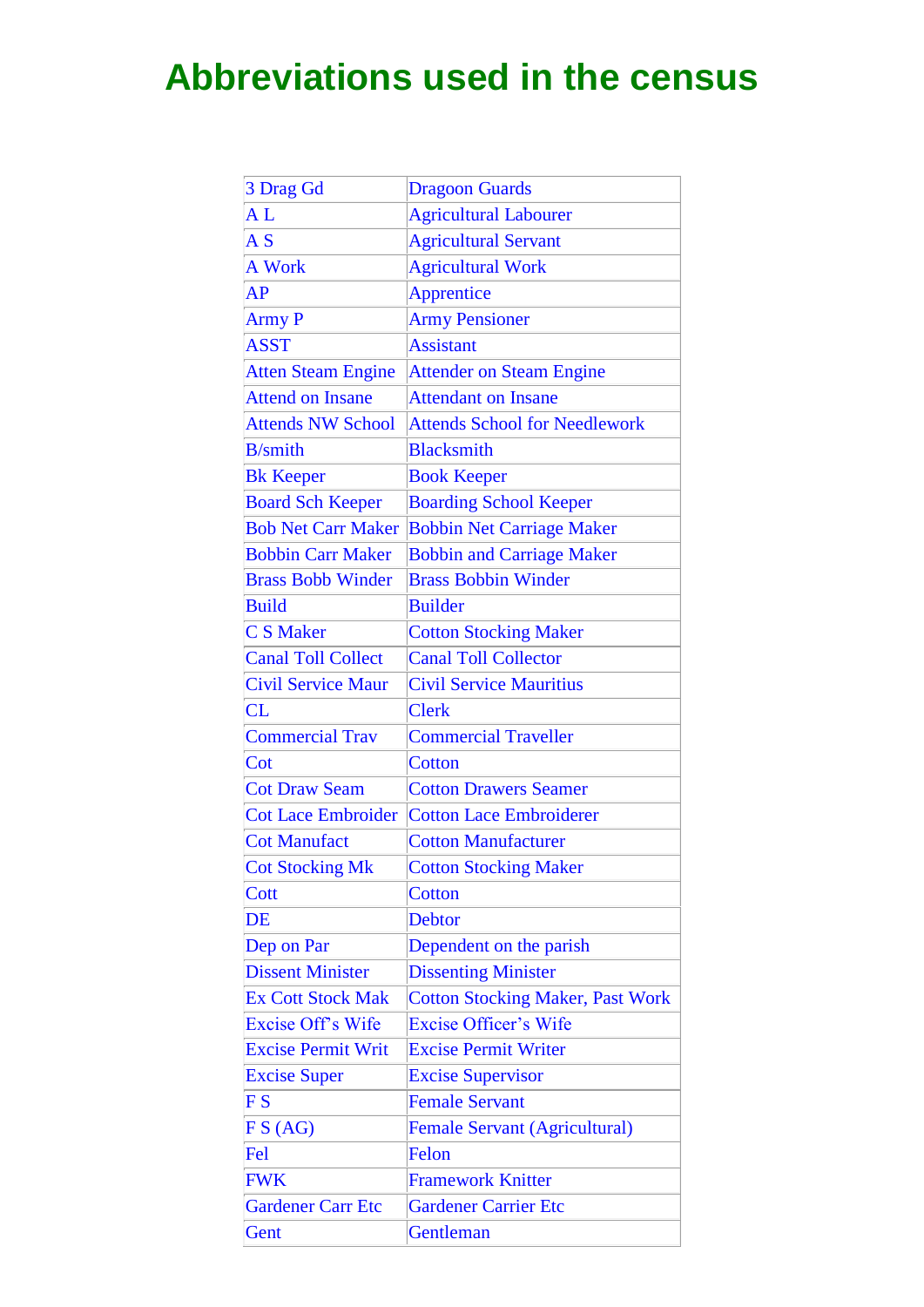| German                    | <b>Germany</b>                              |
|---------------------------|---------------------------------------------|
| Gov                       | Governor                                    |
| HP                        | <b>Half Pension</b>                         |
| <b>HP</b> Officer         | <b>Half Pension Officer</b>                 |
| I                         | Improver                                    |
| I of G                    | <b>Island of Guernsey</b>                   |
| <b>I</b> of M             | <b>Isle of Man</b>                          |
| <b>Incap by Blindness</b> | <b>Incapable by Blindness</b>               |
| <b>IND</b>                | Independent                                 |
| Inf                       | <b>Infant</b>                               |
|                           | Inn Keeper/Wheelwr Inn Keeper & Wheelwright |
| <b>Itin Bookseller</b>    | <b>Itinerant Bookseller</b>                 |
| $\bf J$                   | Journeyman                                  |
| Jamaca                    | Jamaica                                     |
| <b>Join Cabinet Mak</b>   | Joiner & Cabinet Maker                      |
| Kpr                       | <b>Keeper</b>                               |
| L                         | Labourer                                    |
| <b>Lace Mach Builder</b>  | <b>Lace Machine Builder</b>                 |
| <b>Lace Patt Setter</b>   | <b>Lace Pattern Setter</b>                  |
| Leg. Ld Middleton         | <b>Legacy from Lord Middleton</b>           |
| Lic                       | Licensed                                    |
| <b>Lic Hawker</b>         | <b>Licensed Hawker</b>                      |
| <b>Lic Victualler</b>     | <b>Licensed Victualler</b>                  |
| <b>Lodg House</b>         | <b>Lodging House</b>                        |
| <b>Lodg House Keeper</b>  | <b>Lodging House Keeper</b>                 |
| M                         | (Probably Maker)                            |
| МL                        | <b>Male Labourer</b>                        |
| M <sub>S</sub>            | <b>Male Servant</b>                         |
| MS(AG)                    | Male Servant (Agricultural)                 |
| <b>Mak</b>                | <b>Maker</b>                                |
| <b>Manufact</b>           | Manufacturer                                |
| <b>Master of G School</b> | <b>Master of Grammar School</b>             |
| <b>Master of Wk House</b> | Master of the Workhouse                     |
| Merch                     | <b>Merchant</b>                             |
| <b>Methodist Min Wife</b> | Methodist Minister's Wife                   |
| <b>Milliner Dress Mak</b> | <b>Milliner and Dress Maker</b>             |
| Mk                        | <b>Maker</b>                                |
| N <sub>K</sub>            | <b>Not Known</b>                            |
| <b>Occas Nurse</b>        | <b>Occasional Nurse</b>                     |
| <b>Old Clothes Gath</b>   | <b>Old Clothes Gatherer</b>                 |
| <b>Overlooker C Mine</b>  | <b>Overlooker of Coal Mine</b>              |
| <b>Overlooker Cot Spn</b> | <b>Cotton Spinning Overlooker</b>           |
| <b>Overlooker in Fact</b> | <b>Overlooker in Factory</b>                |
| P                         | Pauper                                      |
| Par                       | Parish                                      |